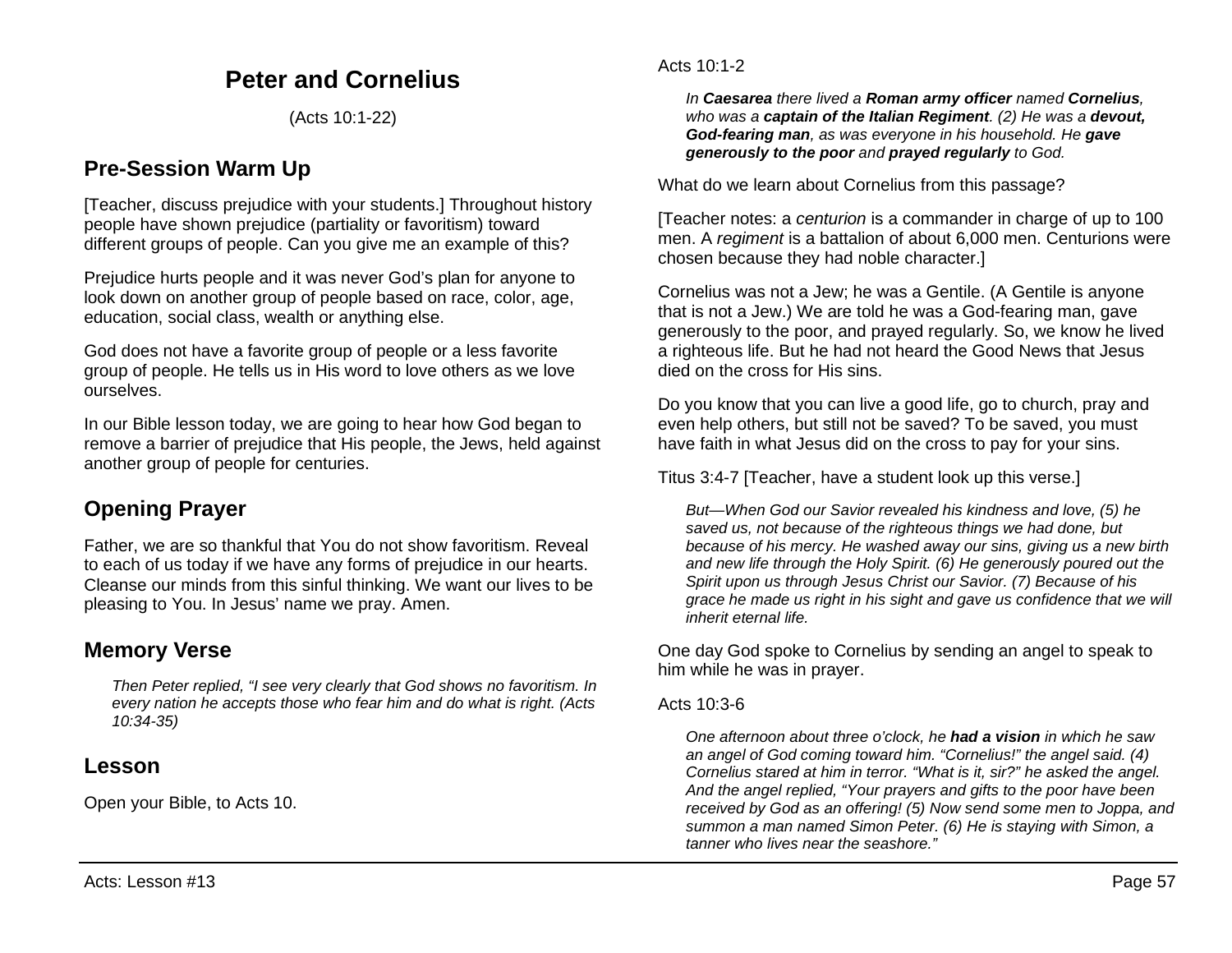Even though Cornelius was not a believer, God was watching his life and He heard his prayers.

God wants everyone to be saved, so He sent some angels to speak to Cornelius. God wanted Cornelius to send for Peter.

#### Acts 10:7-8

*As soon as the angel was gone, Cornelius called two of his household servants and a devout soldier, one of his personal attendants. (8) He told them what had happened and sent them off to Joppa.*

Cornelius obeyed God right away and sent for Peter. God was also preparing Peter to meet with this Gentile.

You see, a devout Jew like Peter would never consider stepping into a Gentile's home, but this was God's plan.

The Israelites were God's chosen people. God had chosen them to be the ones to bring the Messiah, Jesus, into world. First God chose Abraham and told him to leave his home in Ur. Then God promised that He would give him the Promised Land and make his family into a great nation, more numerous than all the stars of the sky. God also promised Abraham that from his family line, the Savior would be born.

Later God gave His chosen people, the law with rules to follow to help them live their lives in a way that pleased Him. He wanted His chosen people to keep themselves pure and right. He wanted them to show the rest of the people in the world the way to live their lives.

The Jews knew that God wanted them to live a "set apart" life – different from the Gentiles. One of the ways that the Jews were different than the Gentiles was in the foods they were allowed to eat. For example, Jews were not permitted to eat anything that came from a pig such as bacon or pork chops.

God's plan was for the Jews was to be an example to the Gentiles. But the traditions of the Jews carried this beyond what God intended.

It was not permitted for Jews to have anything to do with Gentiles. They were not to enter their homes or eat with them. But that wasn't God's intention. He simply wanted the Jews to be an example to the Gentiles to show them that God wants all people to live "set apart" lives.

Anyway, God had to do a work in Peter's heart to prepare him for the job He had called Peter to do. So, God gave Peter an amazing vision:

#### Acts 10:9-14

*The next day as Cornelius's messengers were nearing the town, Peter went up on the flat roof to pray. It was about noon, (10) and he was hungry. But while a meal was being prepared, he fell into a trance. (11) He saw the sky open, and something like a large sheet was let down by its four corners. (12) In the sheet were all sorts of animals, reptiles, and birds. (13) Then a voice said to him, "Get up, Peter; kill and eat them." (14) "No, Lord," Peter declared. "I have never eaten anything that our Jewish laws have declared impure and unclean."*

Peter was a devout Jew who followed God's laws and had never eaten any "unclean" animal. He didn't understand God's instructions because he didn't fully understand God's plan to bring the Good News to the Gentiles so they could be saved.

#### Acts 10:15-16

*But the voice spoke again: "Do not call something unclean if God has made it clean." (16) The same vision was repeated three times. Then the sheet was suddenly pulled up to heaven.*

God gave this message to Peter three times and it was very confusing to him. So, he sat and thought about this message; he was trying to figure out what God was saying to him.

#### Acts 10:17-18

*Peter was very perplexed. What could the vision mean? Just then the men sent by Cornelius found Simon's house. Standing outside the gate, (18) they asked if a man named Simon Peter was staying there.*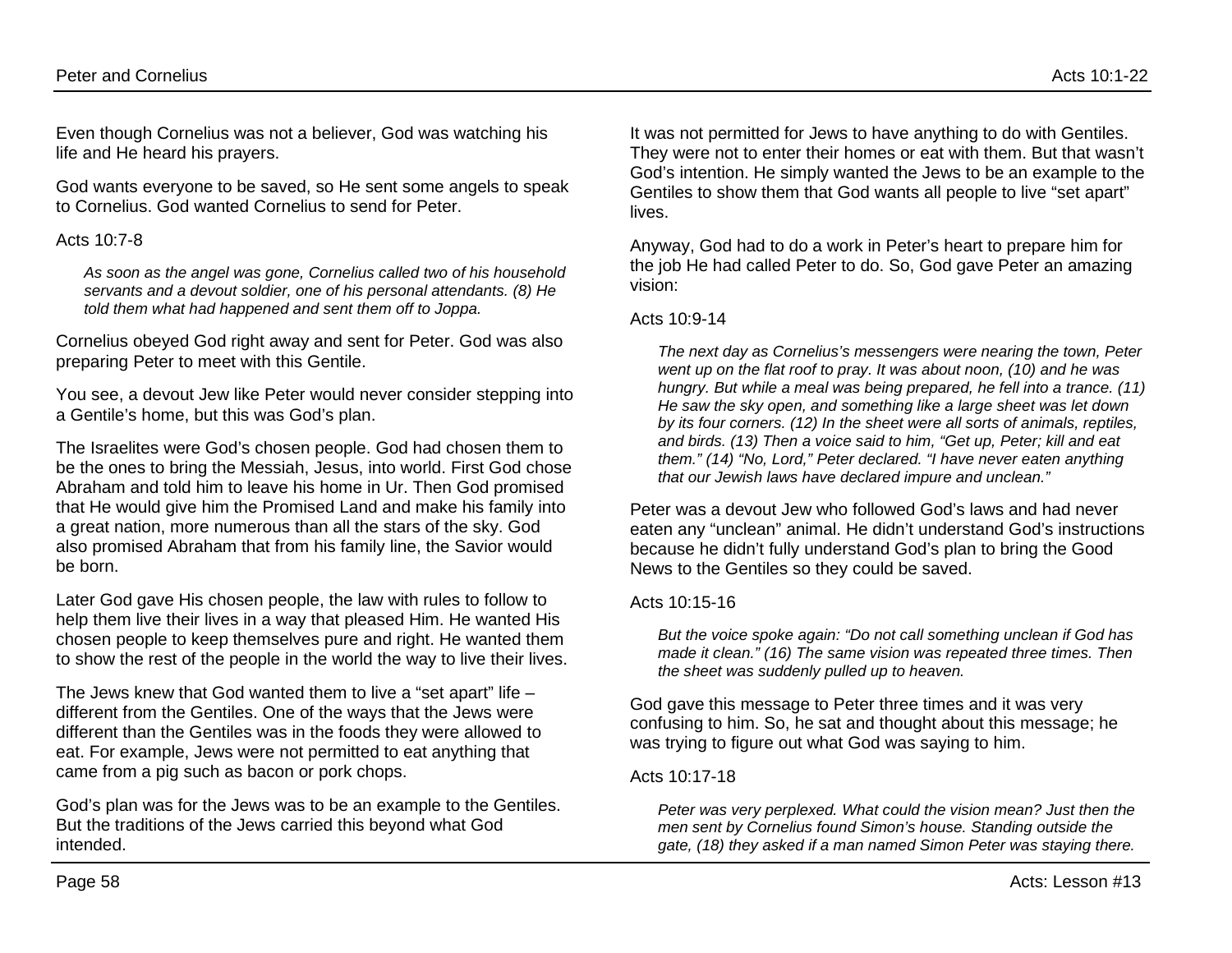While Peter was thinking about the vision God gave him, Cornelius' men arrived at the gate where Peter was staying.

#### Acts  $10.19$

*Meanwhile, as Peter was puzzling over the vision, the Holy Spirit said to him, "Three men have come looking for you.*

The Holy Spirit told Peter than three men were looking for him and that he needed to go see them immediately.

#### Acts 10:20-21

*Get up, go downstairs, and go with them without hesitation. Don't worry, for I have sent them." (21) So Peter went down and said, "I'm the man you are looking for. Why have you come?"*

Peter obeyed God and went to greet the three men.

#### Acts 10:22

*They said, "We were sent by Cornelius, a Roman officer. He is a devout and God-fearing man, well respected by all the Jews. A holy angel instructed him to summon you to his house so that he can hear your message."*

Peter may not have fully understood what God was telling him to do but he obeyed.

There is a lesson here for us, too. You may not understand why God is asking you to do something, but you must trust that He has a reason and a purpose. For example, God may ask you to be a friend to someone at school or in your neighborhood that no one else likes. But God wants you to shine your life before them so that they will get to know Him.

Let me summarize what happened when Peter obeyed God.

Peter went to Cornelius' home. By entering the home of a Gentile, Peter was going against the customs and traditions of Israel, but not against God's word.

Acts  $10.28$ 

*Peter told them, "You know it is against our laws for a Jewish man to enter a Gentile home like this or to associate with you. But God has shown me that I should no longer think of anyone as impure or unclean.*

Cornelius was waiting for them to come which showed that he had faith in God. When Peter got there, he explained to Peter why he sent for him. (Vs 30-33)

Then Peter told Cornelius and his household that God wants all people to come into His family of believers. Peter told them that Jesus had come into the world to save all sinners, not just the Jews.

Acts 10:34-36 [Our verse for today!]

*Then Peter replied, "I see very clearly that God shows no favoritism. (35) In every nation he accepts those who fear him and do what is right. (36) This is the message of Good News for the people of Israel that there is peace with God through Jesus Christ, who is Lord of all.*

It had been God's plan all along that everyone in the whole world would come to know Him. He had only chosen the family line of Abraham to lead people to faith in Him.

While Peter was still speaking, salvation came to each of these Gentiles as they believed in their hearts that Jesus was truly the Savior of the whole world.

Acts 10:44

*Even as Peter was saying these things, the Holy Spirit fell upon all who were listening to the message.*

God promised Abraham, and his descendants, that the blessing that came through him would extend to all nations (Gen 12:1-4).

Acts 10:47-48

*"Can anyone object to their being baptized, now that they have received the Holy Spirit just as we did?" (48) So he gave orders for*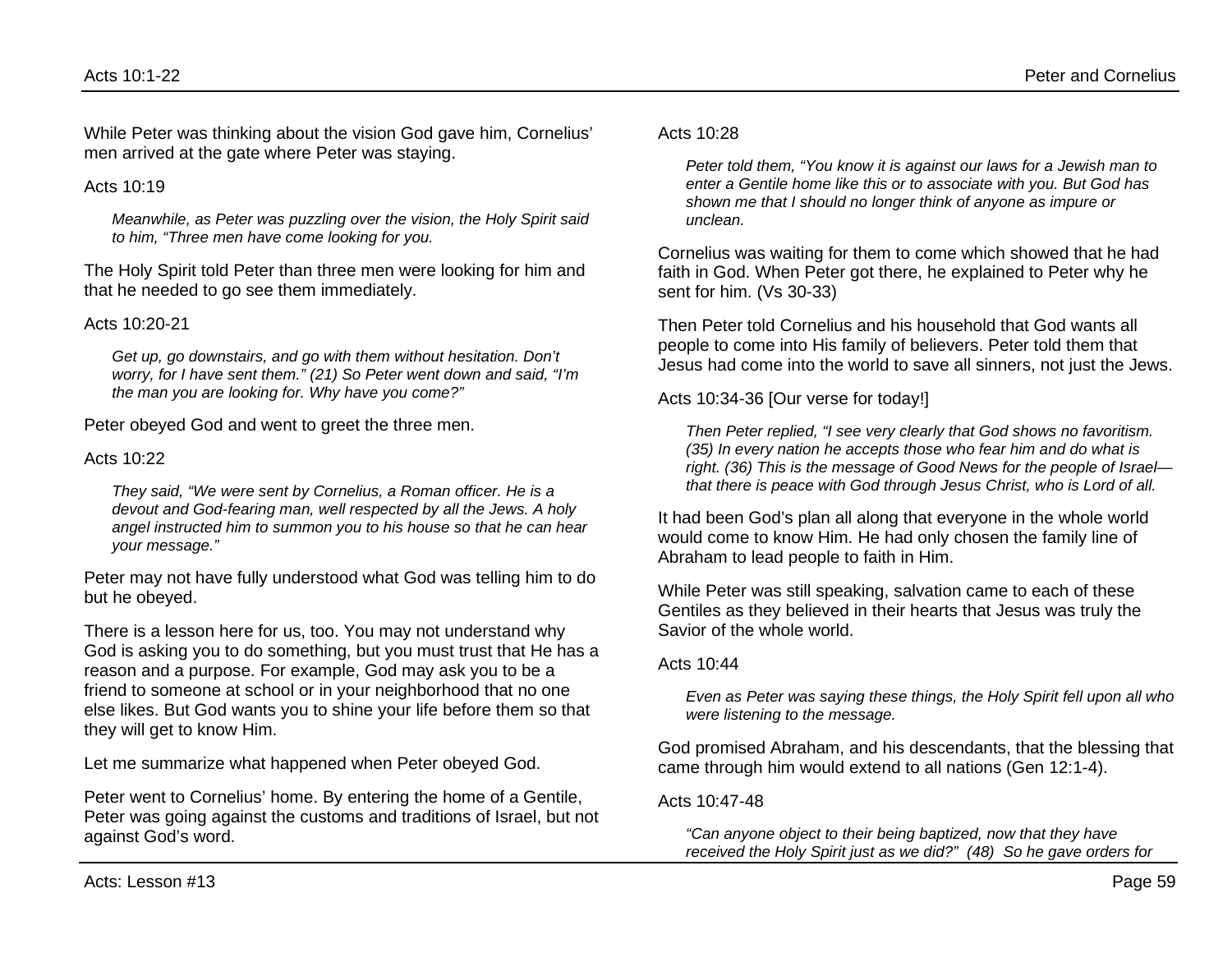*them to be baptized in the name of Jesus Christ. Afterward Cornelius asked him to stay with them for several days.*

We have learned a couple of important lessons today. First, we have learned that even good people, who are respectful towards God, still need to come to Jesus as their Lord and Savior, and put all their trust in who Jesus is and what He has done for them. When we started this lesson, Cornelius was a good man, but he had not yet come to faith in what Jesus did for him on the cross.

Second, we learned that God has no favorites. The Jews thought because they were God's chosen people, that they were the only ones God wanted to save. They didn't understand what they were chosen for. God wanted them to go into the world and not just tell people about God's ways, but to show them how to live a set-apart life.

How about you? Do you live in such a way that people can get to know God better? Do they want to know God because they see the fruit of the Spirit in your life? Let's pray.

# **CLOSING PRAYER**

Father, we want to live our lives in a way that pleases you with every thought, word and action. Please fill us with the Holy Spirit and give us a desire and the boldness to share the Good News with everyone we meet about what You came to do for us on the cross. In Jesus' name we pray. Amen.

# **LEARNING ACTIVITIES**

### **GAME CENTER**

Use the following questions in a game or discussion of your choice:

1. What is the name of the God-fearing man in our lesson this today? (Cornelius)

- 2. What did the angel say to Cornelius in the vision God gave him? (Vs 4-5. "*Your prayers and gifts to the poor have been received by God as an offering! Now send some men to Joppa, and summon a man named Simon Peter*.")
- 3. Who was Peter staying with in Joppa? (Vs 6. He was staying with Simon, a tanner who lives near the seashore.)
- 4. What time did Peter go up on the roof to pray? (Vs 9. Noon)
- 5. What did Peter say when he had the dream about eating unclean animals? (Vs 14. "*I have never eaten anything that our Jewish laws have declared impure and unclean*.")
- 6. How many times did God give Peter the same vision? (Vs 16. Three.)
- 7. Who was looking for Peter? (Vs 19. Three men.)
- 8. What did the three men say to Peter? (Vs 22. "*We were sent by Cornelius, a Roman officer. He is a devout and God-fearing man, well respected by all the Jews. A holy angel instructed him to summon you to his house so that he can hear your message*.")
- 9. Cornelius was a good man. Why do you think it was hard for Peter to enter Cornelius' home? (Vs 28. It was against the law for a Jewish man to enter a Gentile home or to associate with a Gentile.)
- 10. Why was Peter willing to go into Cornelius' home if it was against the law? (Vs 28. God had shown him that he should no longer think of anyone as impure or unclean.)
- 11. What happened while Peter was telling Cornelius and his household the Good News? (Vs 44. The Holy Spirit fell upon all who were listening to the message.)